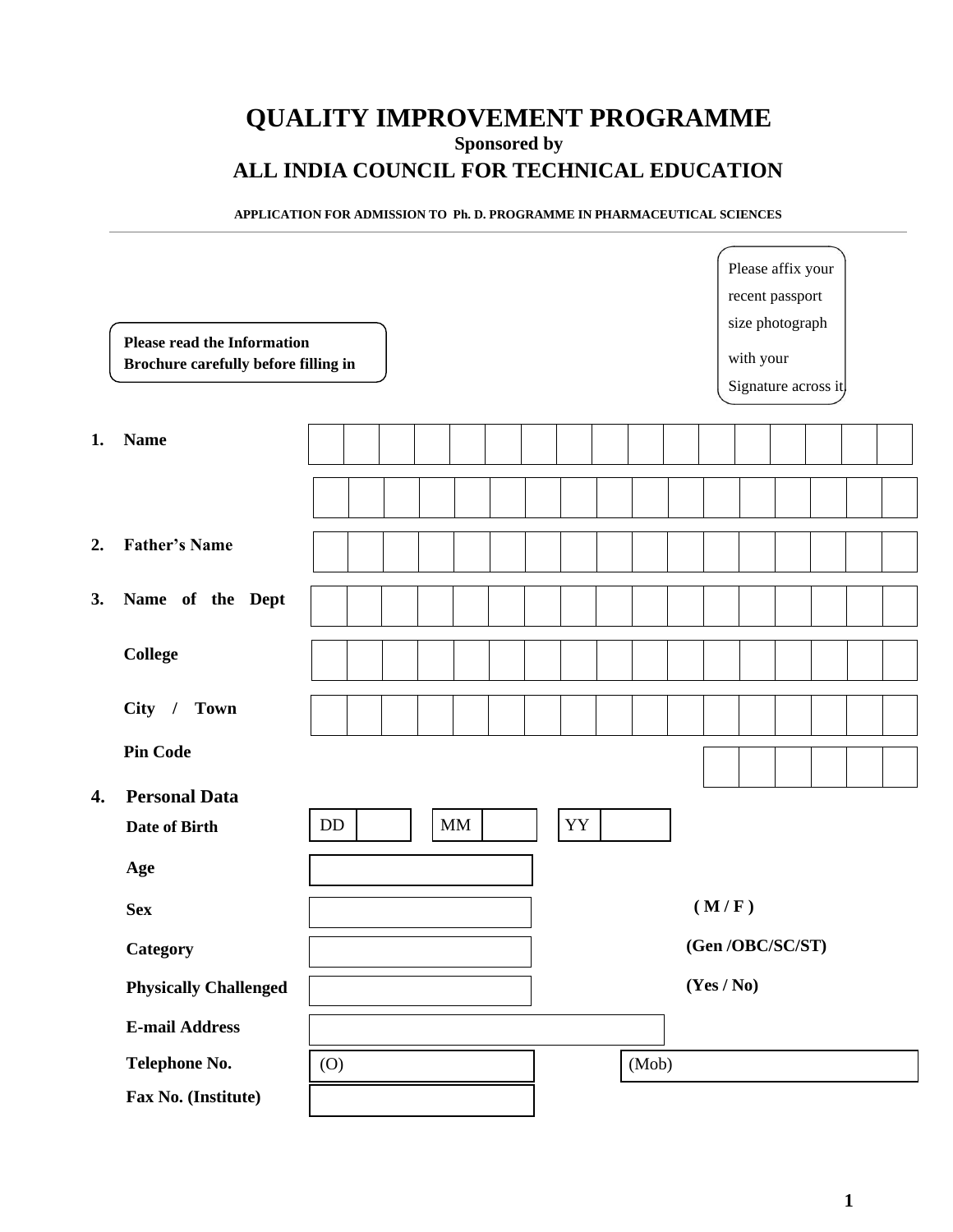**5. Academic Data:** Please list in following format on a separate sheet, details of your academic career starting from graduation (entering each semester/year separately) and attested copies of relevant mark sheets and certificates. Please convert the grades, wherever applicable, into percentage and write.

| <b>Exam Passed</b> | <b>University/Institute</b><br>with address | <b>Month/Year</b><br>оf<br>Completion | Branch/<br><b>Specializati</b><br>on | % Marks/<br>Percentile | <b>Overall</b><br>$%$ of<br><b>Marks</b> of<br>the entire<br>course |
|--------------------|---------------------------------------------|---------------------------------------|--------------------------------------|------------------------|---------------------------------------------------------------------|
| X Std              |                                             |                                       |                                      |                        |                                                                     |
| <b>XII Std</b>     |                                             |                                       |                                      |                        |                                                                     |
| D. Pharm           |                                             |                                       |                                      |                        |                                                                     |
| <b>B.</b> Pharm    |                                             |                                       |                                      |                        |                                                                     |
| M. Pharm           |                                             |                                       |                                      |                        |                                                                     |

**6. Employment Data :** Please list in the following format on separate sheet the details of employment (including the present one) and attach attested copies of relevant certificate

| <b>Name of the Employer</b> | <b>Experience in Year</b><br>of Months | Date of<br><b>Joining</b> | Date of<br><b>Relieving</b> | <b>Designation</b> |
|-----------------------------|----------------------------------------|---------------------------|-----------------------------|--------------------|
|                             |                                        |                           |                             |                    |
|                             |                                        |                           |                             |                    |
|                             |                                        |                           |                             |                    |
|                             |                                        |                           |                             |                    |

- **7. Permanent Teaching Experience as on last date:** Please enclose a certificate from the Principal/Head of your Institution (Mention the subjects handled):
- **8. QIP/AICTE/PCI Short term Courses Attended:** Please list on a separate sheet and enclose attested copies of relevant certificates.
- **9. Research Papers:** Published in referred journals along with impact factor. Please list on a separate sheet and enclose a photo copy of each of the published papers.
- **10. Industrial/ Research Experience:** Please list on a separate sheet and enclose copies of relevant certificates.
- **11. Additional Academic Qualification Acquired/Special Distinctions/Awards etc:** Please list on a separate sheet and enclose copies of relevant certificates.
- **12.** Distance of your institutions to the nearest QIP centre you preferred, is………………………KM**.**
- **13.** The duly filled in application form along with the data sheet, the check list and the enclosures should be sent to:

### **PRINCIPAL QIP COORDINATOR Prof. P.K.Sahoo**

AICTE Principal Coordination Centre for QIP (Pharmacy) Delhi Institute of Pharmaceutical Sciences & Research (DIPSAR) Pushp Vihar, Sector-III, M.B. Road, New Delhi-110017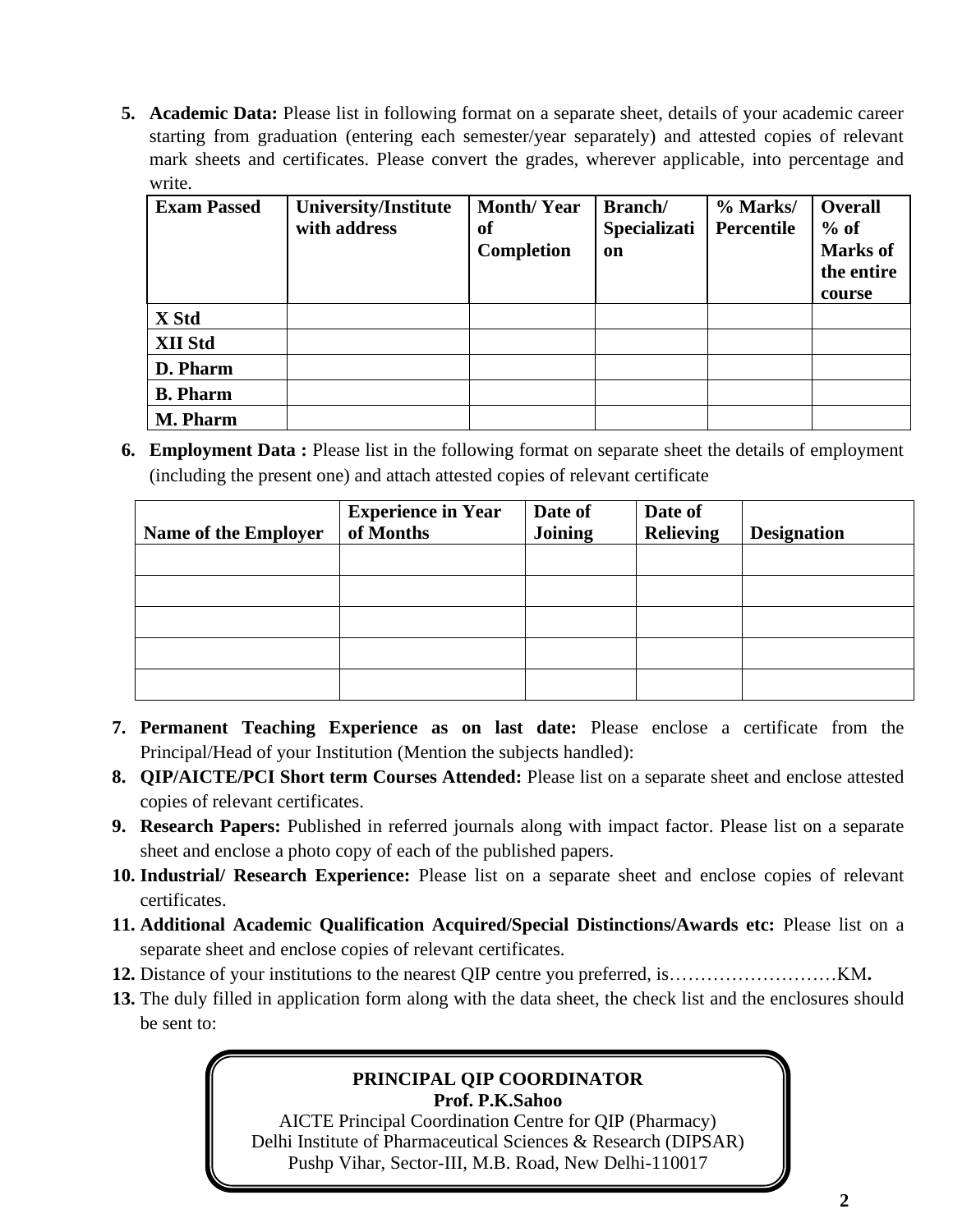- **14.** Candidate should submit the statement of purpose/letter of intent written in 500 words.
- **15.** Candidate should write in 500 words about the research work he would like to pursue during his PhD.
- **16.** Attach of one letter of recommendation.

### **17. Declaration:**

- (a) I declare that all the information given by me in this application form is correct to the best of my knowledge and belief, and I understand that false or incomplete information would cause invalidation of the application.
- (b) I shall abide by the decision of the QIP Coordinators' committee for pharmacy in all matters pertaining to admissions; the decision of the committee shall be final and binding on me.
- (c) I shall abide by the rules and regulations of the institution to which I will be offered admission, if selected.
- (d) Out of the institutions offering admissions under QIP I shall never have any concern whatsoever of any purpose, with any institution other than the one in which I will be offered admission, if selected.
- (e) For all legal actions, suits and proceedings, the jurisdiction of a court of law shall be deemed to lie exclusively at the place at which the institution to which I am admitted (if selected) is situated or the place where the office of the Principal QIP Coordinator, is located for the time being as applicable, and at no other court or place.
- (f) I understand the contents of this form particularly this declaration being made here.

Place :

Date : Signature of the Applicant

### **18. Forwarding Note of the Principal or Head of the Institution**

This is to certify that:

- (a) Our Institution as well as the academic department, to which the applicant Mr./Ms…………………………………………………………………belongs, are recognized by AICTE, AICTE Permanent Institute ID of our Institution is ……………………………….
- (b) Our Institute is Degree / Diploma level Institute
- (c) The applicant is a full time, regular/permanent employee of our Institution
- (d) The applicant has……………………………..calendar years of total teaching experience at the graduate/diploma level (certificate enclosed), and that
- (e) The applicant will be relieved full time for the program and paid full salary and allowances during the tenure of his/her sponsorship, if selected for admission.
- (f) The institute would not ask the candidate to appear for the inspections of AICTE/PCI/NBA or any other during his tenure of study.
- (g) The applicant is working in our college since ……………., …………(Years) ………….. (Months), teaching to D.Pharm. B.Pharm.,/ M. Pharm., Students in the following subjects …………………………………………………………………………………………………………
- (h) The applicants experience in the college is mentioned in AICTE, PCI and University inspection forms.

Date :

**Signature of the Principal/ Head of the Institution** (Office Seal)